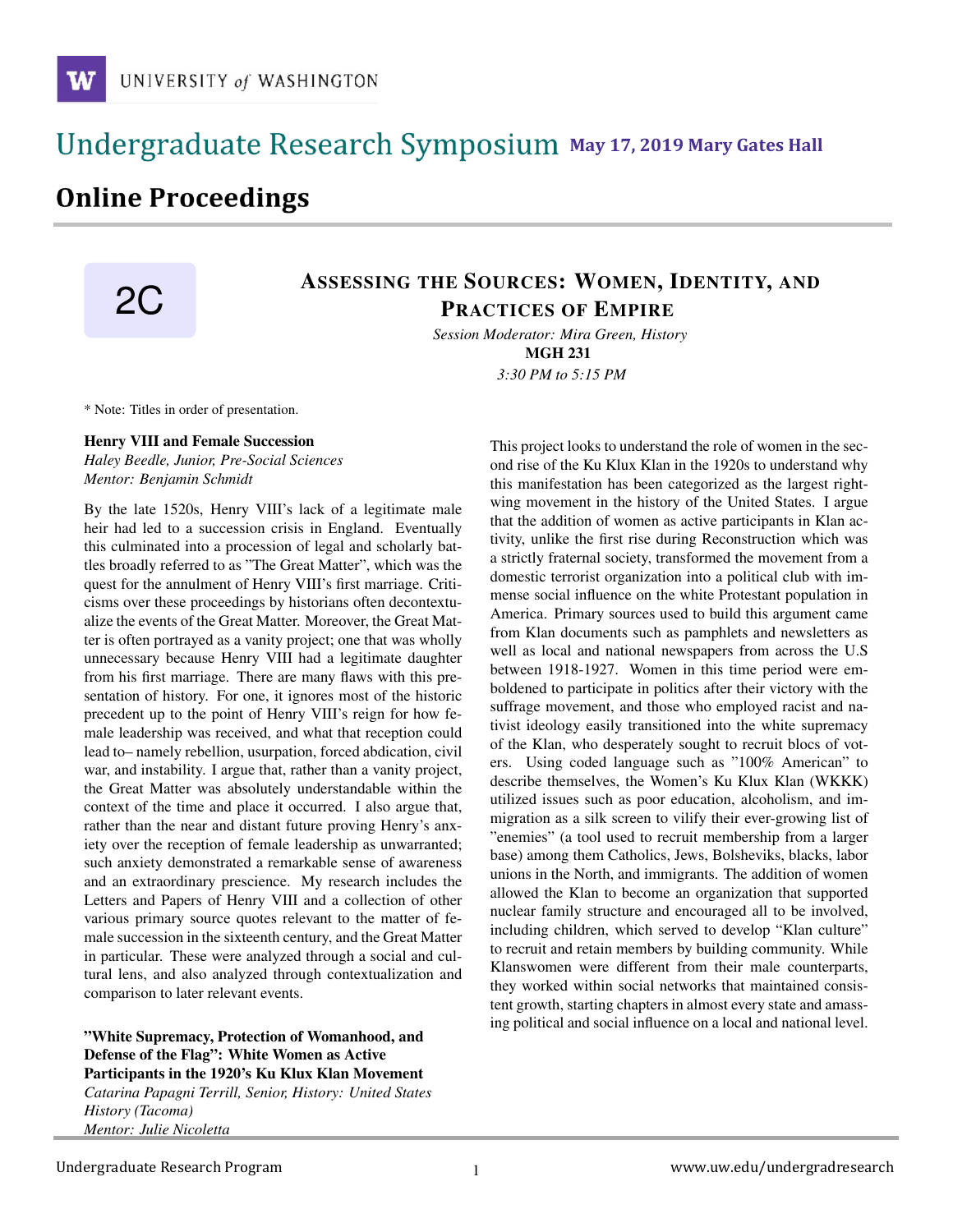#### Immigrants and Dialects? An Investigation of C*ocoliche* and How the Dialect Reflects the Hybridity of Two Cultures in the Porteño Region of Argentina

*Hannah Peterson, Senior, Hispanic Studies, Global Studies, Pacific Lutheran University Mentor: Giovanna Urdangarain, Languages and Literatures, Pacific Lutheran University*

Beginning in the 1880s, tens of thousands of impoverished Italians immigrated to Buenos Aires, Argentina to create a better life. Upon arrival, they found themselves freshly socially alienated. Hybridity theory helps us understand this phenomenon demonstrated through cocoliche, the contact language spoken by the new arrivals. The period of mass migration lasted until the 1930s when Italy's political turmoil calmed and struggling economy began to recover. The combination of southern Italian culture and Argentina's produced lasting cultural changes and a transitory dialect that I classify as a contact language. Hybridity theory, which hinges on representing the voices of the subaltern, allows a reinterpretation of power that helps us understand the migrants' unusual position in history as low class, white Europeans whose migration to the Global South ended not only in social stigma and continued poverty but also the dialect-speaking, comical, Southern Italian character Cocoliche. Cocoliche as a language has been studied by linguists in both Italy and Latin American southern cone countries. Cocoliche as a character has been analyzed as an element of Argentine theater. But despite these focuses little research has been done on the social and economic statuses of the Europeans who uniquely migrated to the Southern Cone and how their dialect reveals the oxymoron of their identity- that they held simultaneous and contradictory positions as privileged and yet destitute people.

#### Cultural Amnesia: Decolonization of Indochina and the Vietnamese Diaspora

*Kimberly Meilin Yee, Junior, French Mentor: Maya Smith, French and Italian Studies*

Twenty-seven years ago, the movie Indochina debuted and brought up interesting questions about the direction and future of France's colonies. Almost three decades later, the continuing presence of France's colonies and influx of immigrants to France from countries known formerly as Indochina also raise questions about the effects of colonialism, especially pertaining to immigrant identities both past and present. This essay examines the lasting legacy of French colonization on the Vietnamese diaspora through both a literary analysis of Linda Lê's novel Les Trois Parques, which offers an observed history of Vietnamese restaurant workers and scholars and their agency regarding the fight against colonization, as well as a sociological exploration of a study conducted on the success of international students' integration into French universities. Additionally, the paper seeks to illustrate the significance of cultural amnesia —the assimilation into a new culture by rejecting one's former identity — as well as the benefits and motivations that may have guided first-generation immigrants to do so instead of rebelling and continuing their cultural traditions.

#### Ezra Meeker, "The Living Symbol of 'the Golden West"": The Relationship between Business Opportunity and Identity in Nineteenth Century America

*Abigail Welch, Senior, History, English/Literature Emphasis, Pacific Lutheran University Mentor: Rebekah Mergenthal, History, Pacific Lutheran University*

This research project explores the relationship between various business activities of Ezra Meeker, an early white settler of the Pacific Northwest, to illuminate how his identity was shaped by nineteenth-century American business culture. Since Meeker faced both financial and personal failures in his hop and his Klondike business enterprises, both of which were connected through the issues of prohibition, he felt pressured, at least in part due to his business context, to produce a legacy of success. Making extensive use of archival and printed sources, this paper shows how Meeker looked to his pioneer past as the time when he was the most successful, and then used his public memorialization of the Oregon Trail to restore and burnish his own legacy. This project argues that it is only by gaining a deeper understanding of Meeker's business pursuits that we can truly understand his nationallyrecognized work of preserving the past. By examinging various responses to Meeker's efforts to reshape his image, this project analyzes Meeker's success in changing his identity and the broader implications thereof. In this way, the paper also sheds light on crucial aspects of American identity, including westward expansion and myths of the West, which people like Meeker and his compatriot Buffalo Bill preserved and perpetuated. This identity is vital to understand since many Americans' perceptions of themselves and their country, as well as their patriotic belief in it, have been built on this understanding of our nation's past.

#### Exploring Quarantine Practices in 19th Century Ottoman Iraq

*Marium Raza, Senior, Biochemistry, Comparative History of Ideas*

*UW Honors Program Mentor: Walter Andrews, Near Eastern Languages and Civilization*

This research explores 19th century Middle Eastern and European quarantine practices through the personal diaries of Joseph Mattias Svoboda, written in Iraq from 1862 to 1908. Joseph Mattias Svoboda's diaries document a detailed account of daily life and information in the Basra and Baghdad regions of modern day Iraq. Joseph himself was from a prominent European family and worked for an English